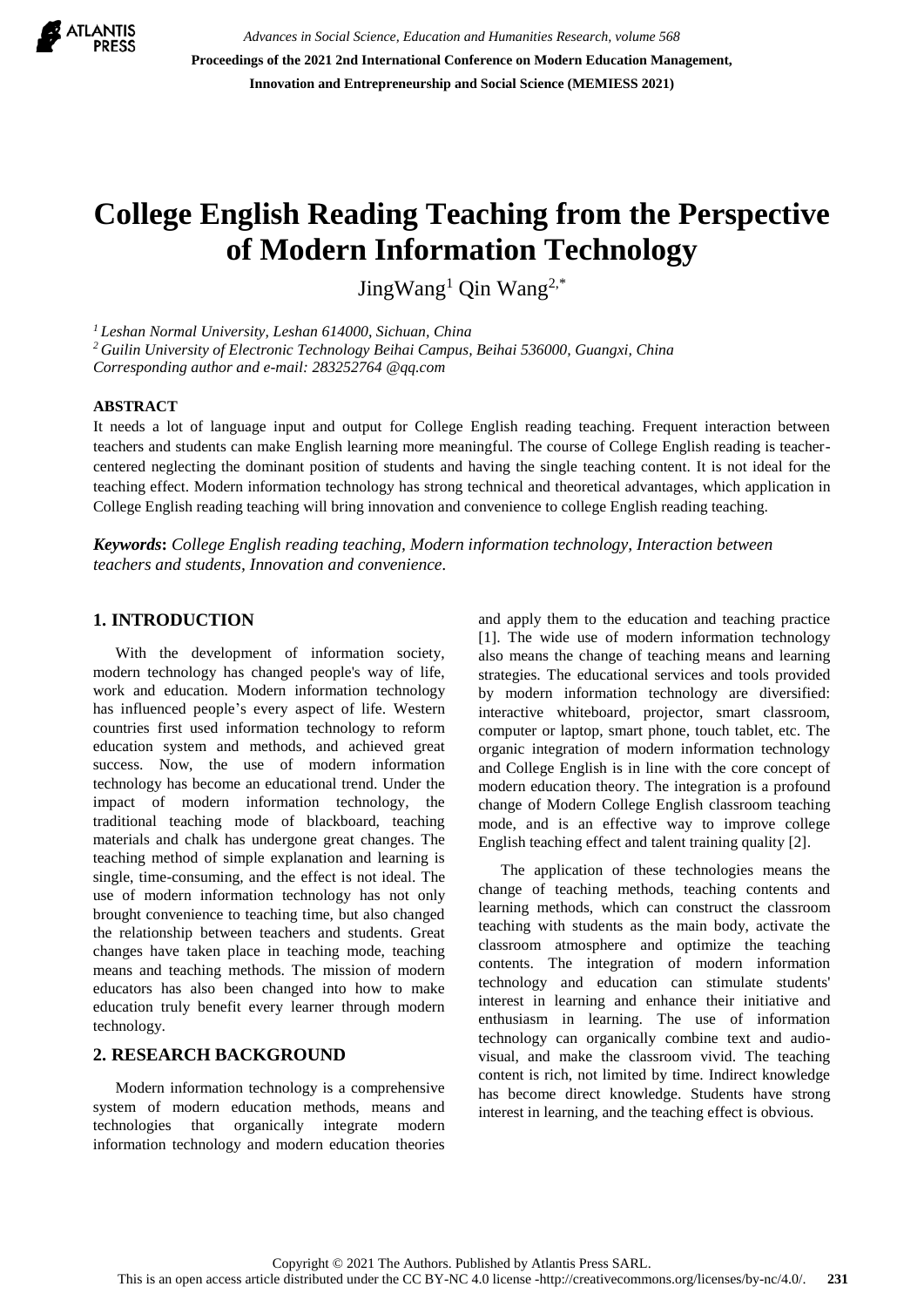# **3. INTEGRATION OF MODERN INFORMATION TECHNOLOGY AND COLLEGE ENGLISH READING TEACHING**

The current situation of College English reading teaching is not optimistic. The course of College English reading is teacher-centered, neglecting the dominant position of students. There is less interaction between students and teachers, and in class teachers just teach and students just learn. Many teachers still focus on teaching materials with single teaching content. The teachers teach more students every day, and can't guide each student alone. Therefore, the teaching effect is poor. It is vital to integrate the modern information technology and College English reading teaching

It is an important issue for College English teachers and researchers to actively explore the deep integration of modern information technology and College English reading teaching. In the actual teaching, the multimedia technology, digital image technology, artificial intelligence technology and virtual reality simulation technology and other modern information technology are applied to the pre-class teaching design, in-class teaching process and after-class teaching evaluation, so as to ensure the realization of teaching informatization in education.

# *3.1. The Pre-class Teaching Design*

Modern information technology integrates computer and network information, and works with education theory to produce a reasonable education system and achieve the goal of education optimization. Making multimedia teaching courseware before class and searching some static pictures, dynamic pictures, audio pictures and videos related to classroom teaching content on the Internet, these ways of intuitive classroom introduction effectively improves learners' learning enthusiasm. Modern information technology which are applied to all aspects of teaching design can help teachers to clarify the ideas, improve the speed and strengthen the effect of teaching design. Generally speaking, a complete instructional design includes seven links: analysis of teaching objectives, analysis of teaching contents, analysis of learners, selection of teaching media, determination of teaching strategies, arrangement of teaching steps and activities, and evaluation of instructional design results [3]. The application of modern information technology in teaching not only makes rational use of various teaching resources, but also improves students' comprehensive quality and ability.

MOOC online class [4] and online micro class [5], as well as flipped class, are new teaching forms of modern technology to teach classroom knowledge. MOOC, namely massive open online course, originated

in 2012, and then developed rapidly. Flipped classroom mode is that teachers present information or (in the case of language learning) language items in transmissiontype input sessions and then the students go home and do practice exercises and tasks by themselves as homework. In such a scenario, classrooms are where people learn things and home is where they practice them [6]. In the classroom, teachers have enough time to participate in students' autonomous learning activities and writing [7]. These new network teaching methods soon brought about the change of educational ideas and methods. With the application of modern information technology, the face-to-face learning of teachers and students is organically combined with the online learning of students, which enables students to realize autonomous learning and personalized learning.

# *3.2. The In-class Teaching Process*

In the teaching process, the modern information technology will be effectively integrated into teaching, to improve the quality and efficiency of teaching. The use of modern information technology not only creates and optimizes new teaching and learning models, but also cultivates the practical and innovative abilities of educators and learners. It makes abstract knowledge visualized and concrete, and realizes the organic combination of people, sound and pictures. It enables learners to exercise their thinking ability and grasp the language information in a relaxed and pleasant communication atmosphere. Modern information technology cultivates students' knowledge management ability, man-machine communication ability, selflearning and lifelong learning ability, and critical thinking ability. These four skills can help students examine problems from a broader perspective, make comprehensive and three-dimensional analysis and judgment, obtain more solutions, and improve their ability to solve problems [8].

# *3.3. The After-class Teaching Evaluation*

Teaching evaluation is an important part of a class. Teaching evaluation is not only an important basis for teachers to obtain teaching feedback, improve teaching management and ensure teaching quality, but also an effective means for students to adjust learning strategies, improve learning methods, improve learning efficiency and achieve good learning results [9]. Therefore, under the background of modern information technology, College English curriculum should establish diversified evaluation subjects, evaluation methods, content and purpose, change the traditional single evaluation mode, make teaching evaluation pay more attention to dynamic teaching process, make classroom evaluation a part of teaching steps, and make formative evaluation and teaching steps closely combined. Through teaching evaluation, teachers and students are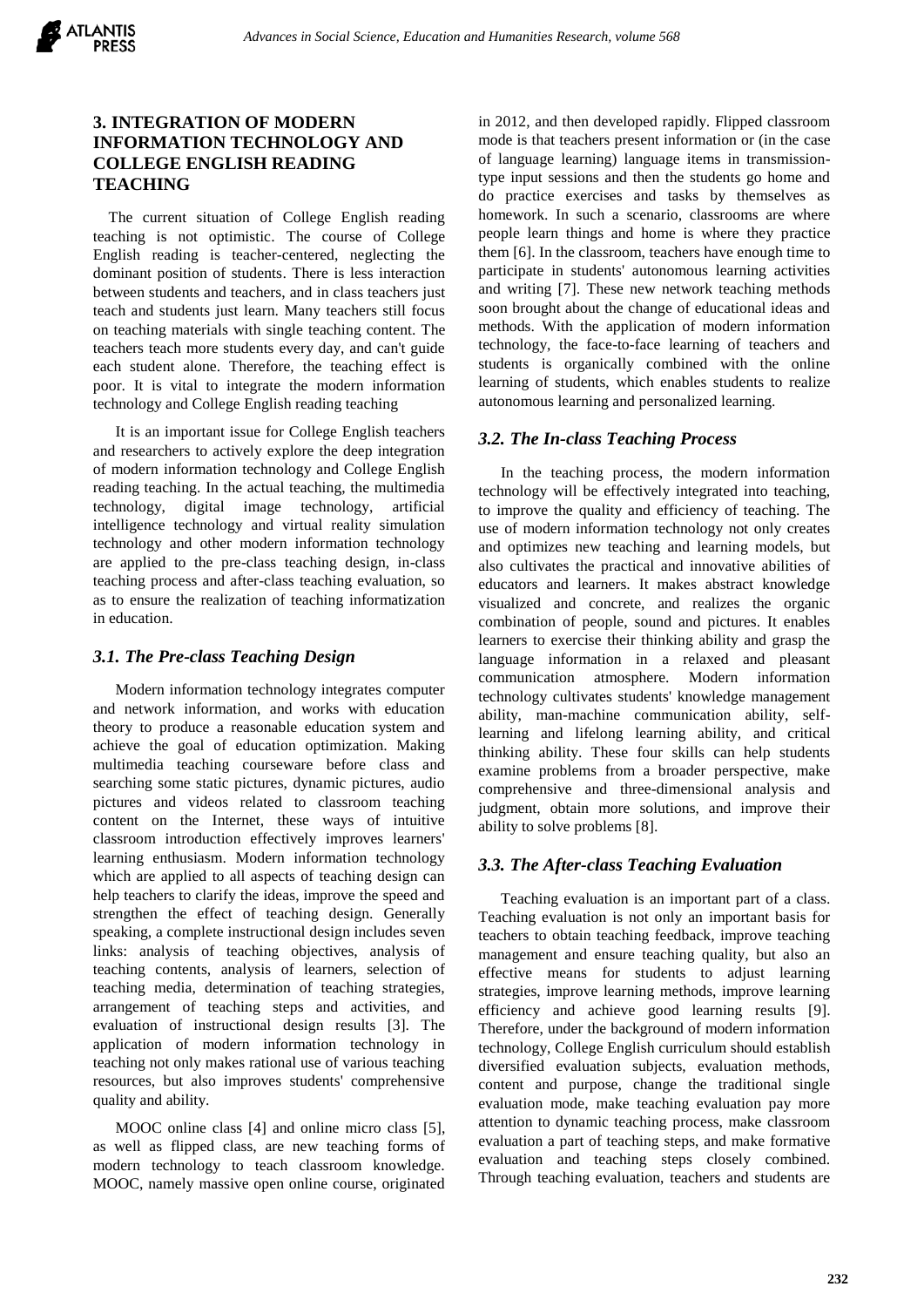

clearer about teaching objectives, and know how to achieve teaching objectives. Under the guidance of teaching objectives, teachers will reflect on teaching activities to ensure that teaching objectives are achieved in teaching activities and cultivate students' selfevaluation ability and learning ability.

# **4. APPLICATION OF MODERN INFORMATION TECHNOLOGY IN COLLEGE ENGLISH READING TEACHING**

The application of modern information technology in College English reading teaching is the inevitable requirement of the reform of College English teaching methods. Teachers use modern information technology, constantly update English teaching methods, enrich English teaching resources and increase English learning methods, which can effectively improve students' comprehensive language ability. Based on the characteristics of College English and the cognitive level of students, this paper introduces the application of modern information technology in pre-class teaching, in-class teaching and after-class teaching by taking text A fail for tomorrow in unit 8 Protecting our environment [10] as an example.

## *4.1. The Pre-class Activities*

Before class, the teacher analyzes the key and difficult points of teaching based on the situation of students. This text material is taken from unit 8 "protecting our environment" [11-12] of College English comprehensive course 2. This material is the preface of silent spring. It mainly tells that after people came to live in the village, the harmony between the village and the surrounding environment was broken. The epidemic spread. Animals and people died inexplicably. Hens could not hatch chickens. Apple trees bloomed, but no bees pollinated. Powder like snow falls on roofs, lawns, fields and streams. The theme of the text is environmental pollution and environmental protection. After nearly a semester of study, students can express the words, phrases and sentences related to the environment. With the help of teachers, students can understand the text information and analyze the text structure, and obtain more information related to the theme. The teaching objectives are as follows: to understand the causes of village changes and what measures can be taken to protect the environment; After class, students can make a poster about environmental protection according to what they have learned; Emotional guidance to students to know the importance of protecting the environment. In the future of daily life, students protect the environment, love the earth. The teachers prepare a video about malaria and silent spring. Students watch the video before class and learn with some questions: To learn some facts and views about

DDT; To know the bad effects of overuse of DDT; To understand the main idea of Silent Spring; To know how the text is organized; To develop the students' reading ability through skimming and scanning; To develop the students' listening and speaking ability through listening and talking.

## *4.2. The In-class Teaching*

The classroom teaching is mainly composed of prereading, while-reading and post-reading.

A good introduction (pre-reading) is the key to a successful class. The application of modern information technology can effectively arouse the enthusiasm of students, improve the interest of the classroom and the efficiency of curriculum learning. Modern information technology can create a relaxed and pleasant learning environment and encourage students to actively participate in learning activities. There are some ways to introduce the materials: lead-in with pictures, lead-in with videos, lead-in with songs, lead-in with stories. For the lead-in with pictures, the teachers use information technology to search two groups of pictures on the Internet. One group is the picture of harmonious human and nature, that is, the picture of decades ago when the environment was not destroyed. One group is the picture of human beings' pursuit of high-speed development and the destruction of the environment. The two groups of pictures give students a strong visual and emotional impact. This is also closely related to the content of the text to be learned. For the lead-in with videos, the teachers play videos of environmental damage, let students realize the urgency of environmental protection. Everyone should take good care of the earth and protect the environment. For the lead-in with songs, the teachers play songs on environmental protection, supplemented by videos or pictures on environmental protection, to deepen students' understanding of environmental protection. For the lead-in with stories, the teacher divides the students into several groups before class. The students preview the text and basically understand the content of the text. At the beginning of the class, one representative from each group tells the story of the text content in English. This kind of introduction mainly exercises students' learning ability, oral communication ability and listening ability.

After the pre-reading, it is the while-reading. The teachers use PPT to combine organically pictures, sounds and words. First, the teachers guide the students to scan the article quickly and answer the question: what do you think spring should be like? Why is spring silent? What do the roadsides look like now? When answering questions, students can perfect the answer, and teachers can also supplement and make comments. Then the students read the text intensively. Read the text in groups and show the changes before and after the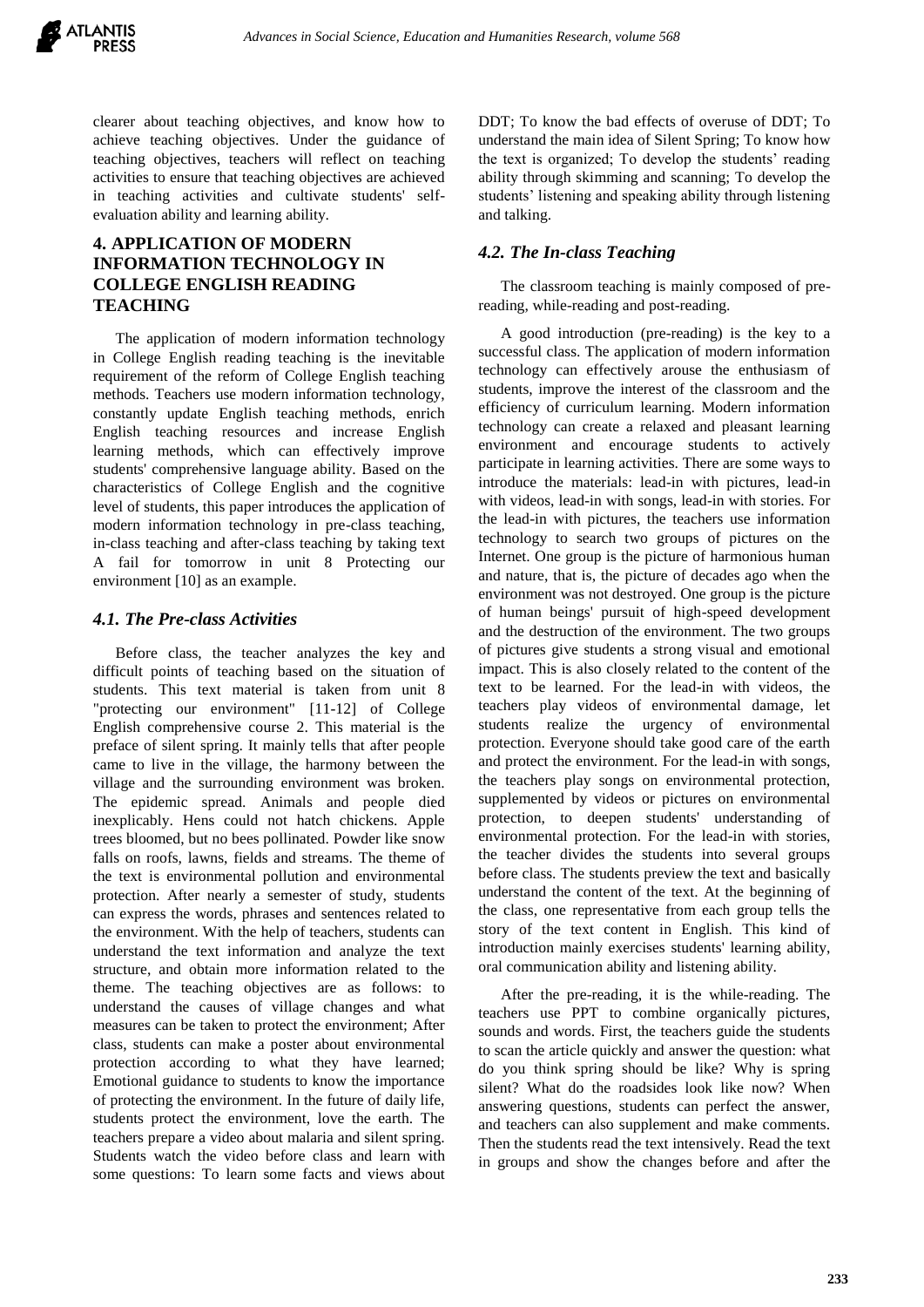village in the form of painting, and describe the changes in English.

On the basis of students' understanding of text information, the teachers design activities to guide students to realize language transfer and practical application during the post-reading. Students draw mind maps or make posters to appeal and publicize the relevant contents of environmental protection. Then teachers use multimedia to summarize and consolidate the content of this lesson.

## *4.3. The After-class Evaluation*

The After-class evaluation is generally a step that the teachers are easy to ignore. Teaching evaluation is not a single process that the students complete the homework. It can be statistical analysis, testing, the growth files, special reports, presentation, etc. The teaching evaluation includes teachers' evaluation of students, students' evaluation of teachers, and evaluation of each step of teaching. The application of modern information technology provides convenience for teaching evaluation. Through the teaching evaluation, the teachers can know the students' learning situation and learning progress in real time. The teachers can understand whether the teaching objectives are clear and whether the students have mastered the key and difficult points in teaching. The teachers can adjust the teaching content and teaching progress according to the situation of the student.

# **5. CONCLUSIONS**

Modern teaching technology improves the timeliness of teaching information dissemination through multimedia and network. It needs to rely on modern information technology for the innovation and development of College English reading teaching. It can effectively improve the overall efficiency of classroom teaching, teachers' teaching ability and students' ability to learn and grasp the new knowledge, and cultivate students' autonomous learning ability and innovative consciousness through the integration of modern information technology and College English reading teaching. Modern information technology makes the teaching evaluation more accurate, so that the teachers can timely understand the situation of students and adjust teaching arrangements. Modern information technology has played an effective role in all aspects of College English teaching and greatly improved the teaching effects. Modern information technology makes the learning of teachers and students more interesting, autonomous, personalized and effective.

#### **ACKNOWLEDGMENTS**

This work is supported by the Undergraduate Education Reform Project of Guangxi Higher Education in 2020 (Grant No. 2020JGA182); the second batch of Production-learning-Researching Cooperative Education Project of the Ministry of Education in 2019 (Grant No. 201902079011), and the Basic Scientific Research Ability Improvement Project for Young and Middle-aged Teachers of Guangxi's University (Grant No. 2021KY0184).

## **REFERENCES**

- [1] Zhiqiang Hu, Huafeng Guo. "Internet Plus" and Modern Information Technology Research in Big Data Technology Environment [J]. The Chinese Journal of ICT in Education. 2016. (15) 10-12.
- [2] Hui Song. Strategies for College English Teachers' Professional Development Under the Background of Modern Educational Information Technology [J]. Higher Education Forum. 2019(07) 66-68
- [3] Zhaojun Li, Meifeng Li. Modern Information Technology and High School History Teaching [M]. Peking: Higher Education Press. 2012
- [4] Chen xiaogeng, Wang Dingming. Analysis on the Development Process and Main Characteristics of MOOC [J]. Modern Information Technology. 2013(11):5-10.
- [5] Yichuan Zhang, Yangyi Qian. Progress in the Construction and Application of "Micro Lesson" Resources at Home and Abroad [J]. Journal of Distance Education. 2013 (6): 26-33.
- [6] Jeremy Harmer. The Practice of English Language Teaching [M]. Pearson Education Limited. 2015.
- [7] Baker J. Wesley.The classroom flip: using web cou rse management tools to become the guide by the si de

[A] In: Chambers, Jack A., Ed. Selected Papers fro m the 11thInternational Conference on College Tea ching and Leaming(C).Florida:Florida Community Coll.Jacksonville,2000:3.

- [8] Tony Bates. Teaching in a Digital Age [M]. Peking: China Radio and Television University Press. 2016. 123
- [9] The higher education Department of the Ministry of Education. College English Curriculum Requirements [M]. Shanghai: Shanghai Foreign Language Education Press, 2007:7-8.
- [10] Yinhua Li, Deming Wang. New college English (Second Edition) Integrated course 2 [M]. Shanghai: Shanghai Foreign Language Education Press. 2014.05(2).